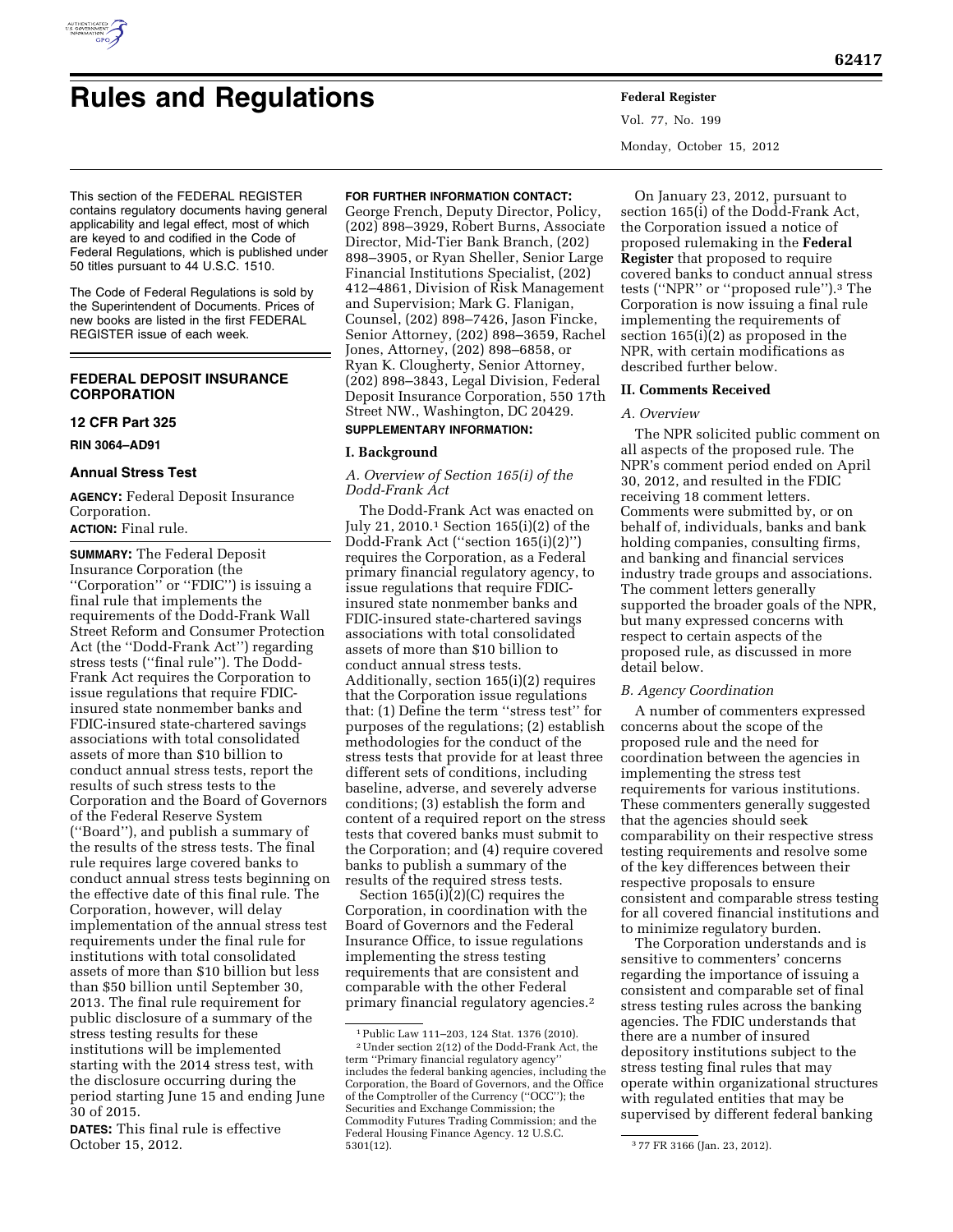regulators. The FDIC has developed this rule in coordination with the FRB and the Federal Insurance Office as required by section 165(i)(2)(C). Additionally, the FDIC has worked closely with the other banking agencies to ensure the standards of the final rule are consistent and comparable in the areas of: scope of application, scenarios, data collection and reporting, and disclosure. The Board and OCC have issued separate final stress test rules with respect to their supervised entities.

## *C. Effective Date of Proposed Rule*

The NPR sought public comment on the timing of the proposed rule, both with respect to the proposed immediate effectiveness and the proposed time period allotted for completion of the stress tests.

With respect to the proposed effective date, several commenters recommended delayed effective dates based on the asset size of the bank. One commenter suggested a delayed effective date because, due to the complexity of the rule's stress testing requirements, regional and community banks would require additional time to build and effectuate the systems necessary to conduct testing. Another commenter noted that community banks have not participated in stress tests and have not experienced the supervisory expectations that accompany the stress testing process and therefore need additional time to comply with the proposed rule. Several commenters requested delaying the implementation of the proposed rule for at least one year.

The FDIC recognizes that a number of state nonmember banks and state savings associations are at different stages in developing their stress testing frameworks. Certain institutions may need additional time to fully develop their stress testing systems, processes, and procedures, and to collect the information that the FDIC may require in connection with these tests. After considering the comments, the FDIC has decided to delay implementation of the final rule for institutions with total consolidated assets of more than \$10 billion but less than \$50 billion until September 30, 2013, to ensure that these institutions have sufficient time to develop high-quality stress testing programs. Furthermore, the FDIC has decided to delay the initial public disclosure requirement for these institutions until the 2014 stress test (with the public disclosure to be made in 2015).

Most banks with consolidated assets of \$50 billion or more have been involved in stress testing previously,

including the 2009 Supervisory Capital Assessment Program (SCAP) and the Board's Comprehensive Capital Analysis and Review (CCAR) stress tests, and consequently have in place a framework necessary to conduct the stress tests required by this rule. Given the size, complexity, and importance of these covered banks to the safety and soundness of the United States banking system, the FDIC believes it is appropriate for these covered banks to commence stress testing as soon as possible. Consequently, state nonmember banks and state savings associations with consolidated total assets equal to or exceeding \$50 billion will be required to conduct their first annual stress tests under this final rule using financial data as of September 30, 2012.

The FDIC is aware, however, that some state nonmember banks and state savings associations with assets of \$50 billion or more may not be able or ready to conduct the annual stress test this year in a manner that would yield meaningful results. For example, covered banks that were not subject to SCAP and CCAR may need more time to develop and implement a robust stress testing framework. Therefore, the FDIC is reserving authority in the rule to permit these covered banks to delay the application of the requirements under this final rule on a case-by-case basis.

## *D. Timing of the Stress Test Requirements*

The NPR sought public comment on the proposed time period allotted for completion of the stress tests. A number of comments were received expressing concern with respect to the proposed rule's timing for the annual stress test. Several commenters noted that the proposed rule would require covered banks to conduct stress tests during the busiest time of year for many institutions. Furthermore, one commenter argued that the narrow timeframe between the release of scenarios and the submission of the required reports could present timing issues for institutions, particularly smaller banks, in preparing year-end information. Additionally, several commenters requested that the Corporation provide flexibility with respect to when covered banks are required to perform stress tests. For example, one commenter recommended that covered banks be permitted to choose when they will conduct stress testing throughout the year, and also suggested that the Corporation should provide economic scenarios for the

stress tests no later than September 30 of each calendar year.

After consideration of the comments, the FDIC has decided to make changes in the timeline in the final rule. The Corporation intends to distribute the scenarios to all covered banks no later than November 15 of each year, which aligns the development and issuance of the scenarios with the other agencies and which is approximately seven weeks prior to the date by which an over \$50 billion covered bank must report the results of its annual stress test. The Corporation believes, based on its supervisory experience, that over \$50 billion covered banks will have adequate time to carry out the required stress tests. For the \$10 billion to \$50 billion covered banks, the final rule extends the reporting date to March 31 of each year giving additional time to these institutions to conduct stress tests and report the results. The final rule also permits these institutions to report their stress test results under the same timeframe as their parent holding company.

The final rule states that a state nonmember bank or state savings association that becomes a covered bank after the final rule's effective date shall comply with the requirements of the final rule and conduct its stress test beginning in the calendar year after the date the state nonmember bank or state savings association becomes a covered bank. This modification to the proposed rule is in response to commenters' concerns that certain institutions have not previously been subject to stresstesting requirements and may need additional time to develop the systems and procedures, as well as information collection processes necessary to conduct these tests.

#### *E. Scenario Development*

A number of the comments received by the Corporation raised concerns with respect to the development and use of economic scenarios within the proposed rule. For example, one commenter suggested that the scenarios should be realistic and robust enough to illuminate potential problems, and that, at a minimum, the ''severely adverse'' scenario should be as adverse as conditions were during the recent financial crisis. A trade association recommended that the scenarios address only general macroeconomic factors for institutions with between \$10 billion and \$50 billion in assets, while more complex institutions or those that have significant trading positions should incorporate rate ''shocks'' into their stress tests. Another commenter requested that the banking regulators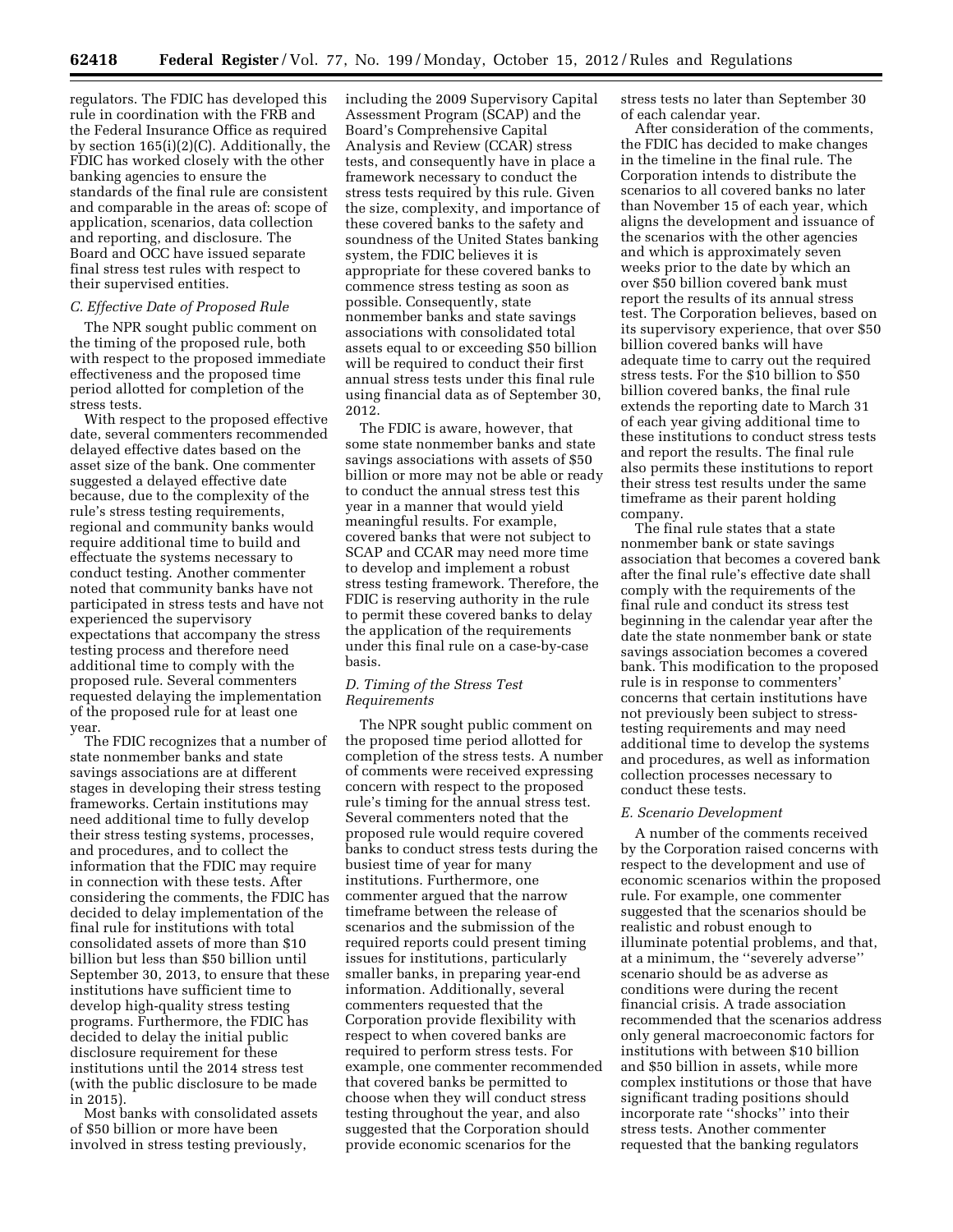and the bank mutually determine stress testing criteria that are tailored to a bank's specific business profile, including unique asset mixes and operating profiles, in order to avoid the distortions that a ''one size fits all'' approach would create.

Several commenters requested that banks with small geographic footprints be permitted to develop economic scenarios relevant to banks' regional operations. One such commenter argued that the requirements could become a costly ''check the box'' exercise if stress scenarios are not relevant to banks with small geographic footprints. The commenter also recommended that the Corporation provide guidance to banks for developing their own scenarios, including reports on regional economic outlooks.

A comment submitted jointly by a number of industry organizations requested that the Corporation and other federal banking agencies minimize the burden of the multiple and overlapping stress test requirements by consistently using the same set of supervisory stress scenarios and models for all stress-test requirements. The FDIC intends to coordinate with other federal banking agencies on the development of scenarios. To promote a consistent and transparent framework to support scenario design, the banking agencies anticipate seeking comment on the procedures to be used by the agencies in the development of the scenarios. With regard to commenters' requests to use their own internally generated scenarios, the FDIC believes that all covered banks should use the same set of scenarios so that the results are more directly comparable. However, to allow for unforeseen circumstances, the FDIC reserves the authority to require a covered bank to use different or additional scenarios that the FDIC deems appropriate.

#### *F. Reporting*

Commenters also expressed concerns about the required reports that must be submitted to the Corporation under the proposed rule. For example, one commenter suggested that the Corporation's expectations for the required reports should be clear and simple enough so that institutions, particularly smaller banks, do not have to rely on vendors or third-party professionals to comply with the requirements.

A number of commenters suggested that it would be appropriate in certain situations to allow a covered bank that is a subsidiary of a bank holding company (that is itself subject to stress testing requirements) to submit a single report for both the bank and the bank holding company. One such commenter requested that the Corporation provide more comprehensive guidance with respect to the standards by which the company-run stress tests will be analyzed.

The FDIC recently proposed reporting templates for covered banks with consolidated assets of \$50 billion or more.4 The Dodd-Frank Act stress testing reporting requirements apply to all covered banks, but the FDIC recognizes that many covered banks with consolidated total assets of \$50 billion or more have been subject to stress testing requirements under the Board's CCAR or Capital Plan Review (CapPR) exercises. The FDIC also recognizes that these banks' stress tests will be applied to more complex portfolios and therefore warrant a broader set of reports to adequately capture the results of the company-run stress tests. These reports will necessarily require more detail than would be appropriate for smaller, less complex banks. Therefore, the FDIC will propose more simplified and separate reporting templates for institutions with total consolidated assets of more than \$10 billion but less than \$50 billion than for covered banks with total consolidated assets of \$50 billion or more. The general expectations for the proposed reporting requirements are discussed further below.

The FDIC reserves the authority to require a \$10 billion to \$50 billion covered bank to use the reporting template for larger banks. The FDIC may also, on a case-by-case basis, require a covered bank to report stress test results using a simpler format to be specified by the FDIC.

#### *G. Public Disclosure of Stress Test Results*

Many of the comments received by the Corporation addressed issues associated with the proposed rule's public disclosure requirement. Several commenters expressed concern that the publication of detailed stress test results could be misinterpreted by the general public which could, in turn, undermine public confidence in banks. One such commenter noted that the required public disclosure of results may be used for comparison across institutions, suggesting that regulators run the risk of creating an environment where banks present a conservative bias where there is flexibility in adopting test inputs.

Several commenters requested additional clarity with respect to the Corporation's expectations for the

required summary public disclosure. One commenter noted that the company-run stress tests would not be standardized, and thus, comparison of results across various companies may not be possible. This commenter urged the Corporation to provide companies with a standardized template for disclosure that could enable a better understanding of the stress test results by the capital markets and the general public. Another commenter urged the Corporation to require small banks to disclose only a description of the types of risks being included in the stress test, a general description of the methodologies employed, and the capital ratios at the end of the planning horizon.

Two commenters recommended that the CCAR or CapPR disclosure templates be used for disclosure of the results of the severely adverse scenario for company-run stress tests, at least for covered banks with consolidated assets of \$50 billion or more. One of these commenters supported not requiring the publication of summary results under the adverse scenario. Several commenters suggested that covered banks should not be required to disclose baseline stress test results or other information that could be used to reverse-engineer earnings guidance.

After careful consideration of the comments, the FDIC has decided to make the following changes. First, the public disclosure requirement will be delayed for an additional year for institutions with total consolidated assets of more than \$10 billion but less than \$50 billion so that these institutions will have additional time to develop robust stress testing methodologies before they report publicly. Therefore, these covered banks will conduct their required stress tests for the first time in 2013, with the first disclosure of a summary of stress test results occurring in 2015, based on the results of the 2014 stress tests. Covered banks with total consolidated assets of \$50 billion or more that are subject to this final rule as of the effective date of this final rule must conduct their first stress test this year, with disclosure required in 2013.

Institutions that become \$10 billion to \$50 billion covered banks after the effective date of the final rule would begin stress testing in the calendar year after they become covered banks. This is a change from the proposed rule, which would have required institutions to begin stress testing in the same calendar year if they became covered banks no less than 90 days before September 30 of that year. This change was in response to comments that requested

<sup>4</sup> 77 FR 52718 (Aug. 30, 2012).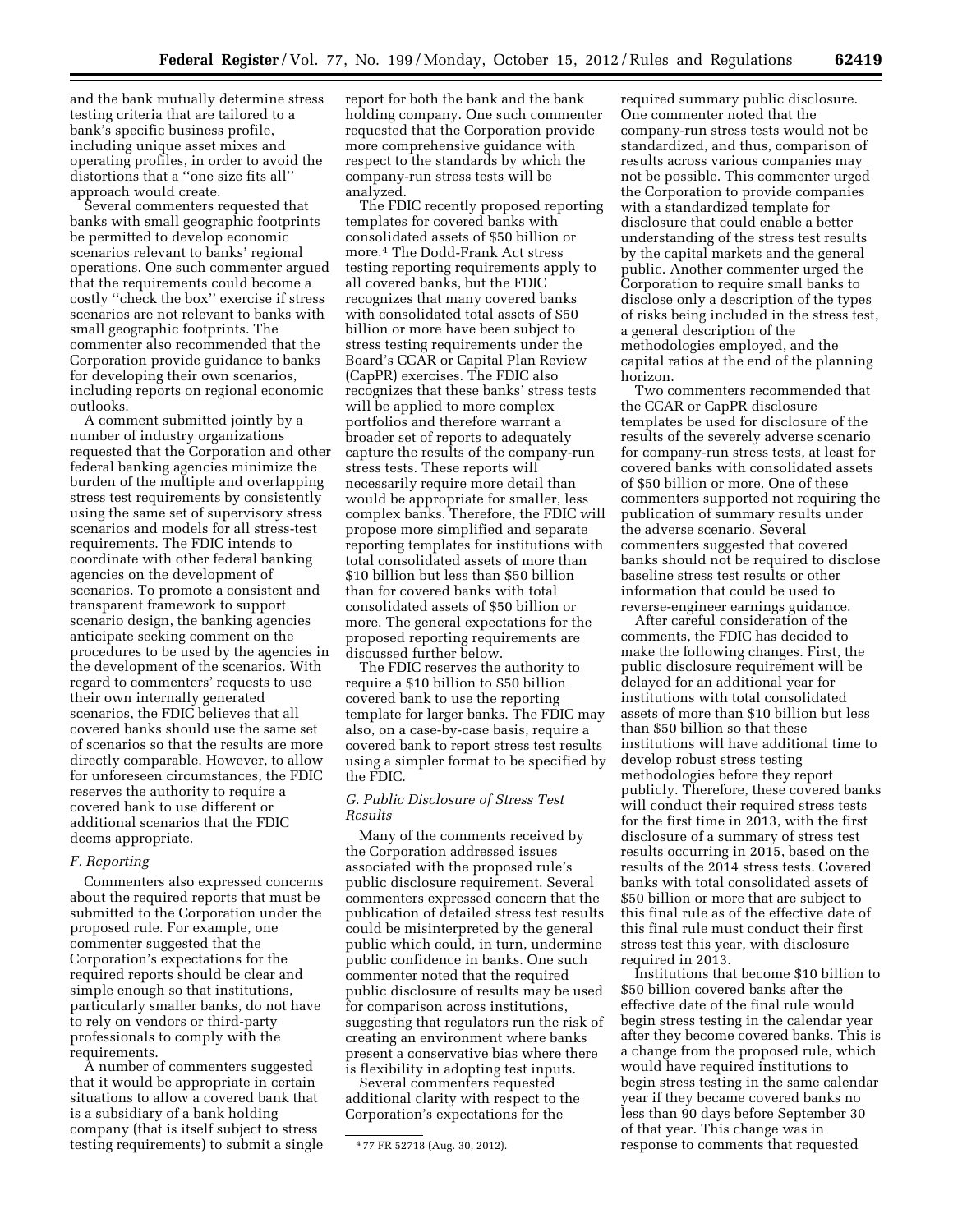that the Corporation's final rule be consistent with the OCC's and the Board's final rules under Section 165(i).

Additionally, the final rule removes the requirement that covered banks publicly disclose results under the baseline scenario and adverse scenario. The FDIC agrees with the commenters that publicly disclosing the above items under a baseline or adverse scenario could be construed as long-term earnings forecasts.

#### *H. Other Issues*

In addition to the issues identified above, the Corporation received a number of comments that addressed a wide range of other topics associated with the proposed rule. A number of commenters suggested establishing a threshold to determine when a covered bank that is a subsidiary of an institution that is itself subject to stresstesting requirements would be required to perform independent stress tests and comply with the requirements of the proposed rule. Commenters suggested that the proposed rule may create duplicative efforts when a subsidiary covered bank comprises greater than 90 percent of its holding company's total consolidated assets. One of these commenters suggested that in order to eliminate duplicate stress testing, the Corporation should accept the CCAR and the Board of Governors' Board FR Y–14A form submissions for annual stress tests of a covered bank that comprises greater than 90 percent of its bank holding company's total consolidated assets and that also serves as the lead depository institution for the bank holding company covered by the CCAR process.

Another commenter noted that the completion of the stress testing and related supervisory evaluation process should not hinder or delay covered banks' ability to take necessary strategic capital actions not otherwise set forth in previously approved capital plans. One of the comments received requested that the Corporation set forth a robust and transparent process for responding to inquiries in a timely manner and suggested that experienced examiners should offer instruction, assistances, and feedback to facilitate the good faith efforts of smaller banks to implement the proposed rule. This commenter also suggested that the Corporation offer a dedicated email address that banks could use to submit questions and receive answers in a timely manner.

The FDIC has carefully considered the comments and has made appropriate revisions to the final rule as described below.

#### **III. The Final Rule**

The Corporation is now issuing this final rule to implement the requirements of section 165(i)(2) as proposed in the NPR, with certain modifications, as discussed below. Under this final rule, FDIC-insured state nonmember banks and FDIC-insured state-chartered savings associations with total consolidated assets of more than \$10 billion would be required to conduct an annual stress test. The FDIC is delaying the application of the annual stress test requirements by one year for state nonmember banks and statechartered savings associations with consolidated assets of more than \$10 billion but less than \$50 billion.

## *A. The Purpose of the Annual Stress Test*

The FDIC views the stress tests conducted under the final rule as providing forward-looking information to supervisors to assist in their overall assessments of a covered bank's capital adequacy and to aid in identifying downside risks and the potential impact of adverse outcomes on the covered bank. In addition, the FDIC may use stress tests to determine whether additional analytical techniques and exercises are appropriate for a covered bank to employ in identifying, measuring, and monitoring risks to the financial soundness of the covered bank, and may require a covered bank to implement such techniques and exercises in conducting its stress tests. Further, these stress tests are expected to support ongoing improvement in a covered bank's internal assessments of capital adequacy and overall capital planning.

The FDIC expects that the annual stress tests required under the final rule will be only one component of the broader stress testing activities conducted by covered banks. In this regard, the FDIC notes that the agencies have recently issued final joint guidance on ''Stress Testing for Banking Organizations with More Than \$10 Billion in Total Consolidated Assets.'' 5 These broader stress testing activities should address the impact of a range of potentially adverse outcomes across a set of risk types affecting aspects of the covered bank's financial condition including, but not limited to, capital adequacy. In addition, a full assessment of a covered bank's capital adequacy should take into account a range of factors, including evaluation of its capital planning processes, the governance over those processes,

regulatory capital measures, results of supervisory stress tests where applicable, and market assessments.

#### *B. Applicability*

The final rule will apply to covered banks that are FDIC-insured state nonmember banks and FDIC-insured state savings associations with more than \$10 billion in total consolidated assets. Covered banks will be required conduct stress in accordance with the requirements of the final rule. However, the final rule separates a ''covered bank'' into two categories: a state nonmember bank or state savings association that is either a \$10 billion to \$50 billion covered bank or an over \$50 billion covered bank. The final rule defines a \$10 billion to \$50 billion covered bank as any state nonmember bank or state savings association with average total consolidated assets that are greater than \$10 billion but less than \$50 billion. The final rule defines an over \$50 billion covered bank as any state nonmember bank or state savings association with average total consolidated assets that are not less than \$50 billion. The stress testing, reporting, and disclosure requirements, and deadlines of the final rule differ depending on whether the covered bank is a \$10 billion to \$50 billion covered bank or an over \$50 billion covered bank.

The FDIC recognizes that some covered bank subsidiaries may be affiliated with larger institutions also subject to requirements for stress testing, reporting, and disclosure. In such cases, it may be less burdensome and more appropriate for the covered bank subsidiaries to follow the timing requirements of their parent holding companies. The final rule permits covered bank subsidiaries to choose to conduct their stress tests using the same timeline requirements as their parent holding companies.

A state nonmember bank or state savings association becomes a covered bank for purposes of the final rule based on its total consolidated assets averaged over each of the institution's four most recent consecutive quarters as reported on its Call Reports. The date on which a state nonmember bank or state savings association becomes a covered bank is the as-of date of the fourth consecutive Call Report in which its reported average total consolidated assets are greater than \$10 billion. Similarly, a covered bank will remained subject to the stress testing requirements of the final rule until it has \$10 billion or less in total consolidated assets for each of the four most recent consecutive quarters as reported in the covered

<sup>5</sup>See 77 FR 29458 (May 17, 2012).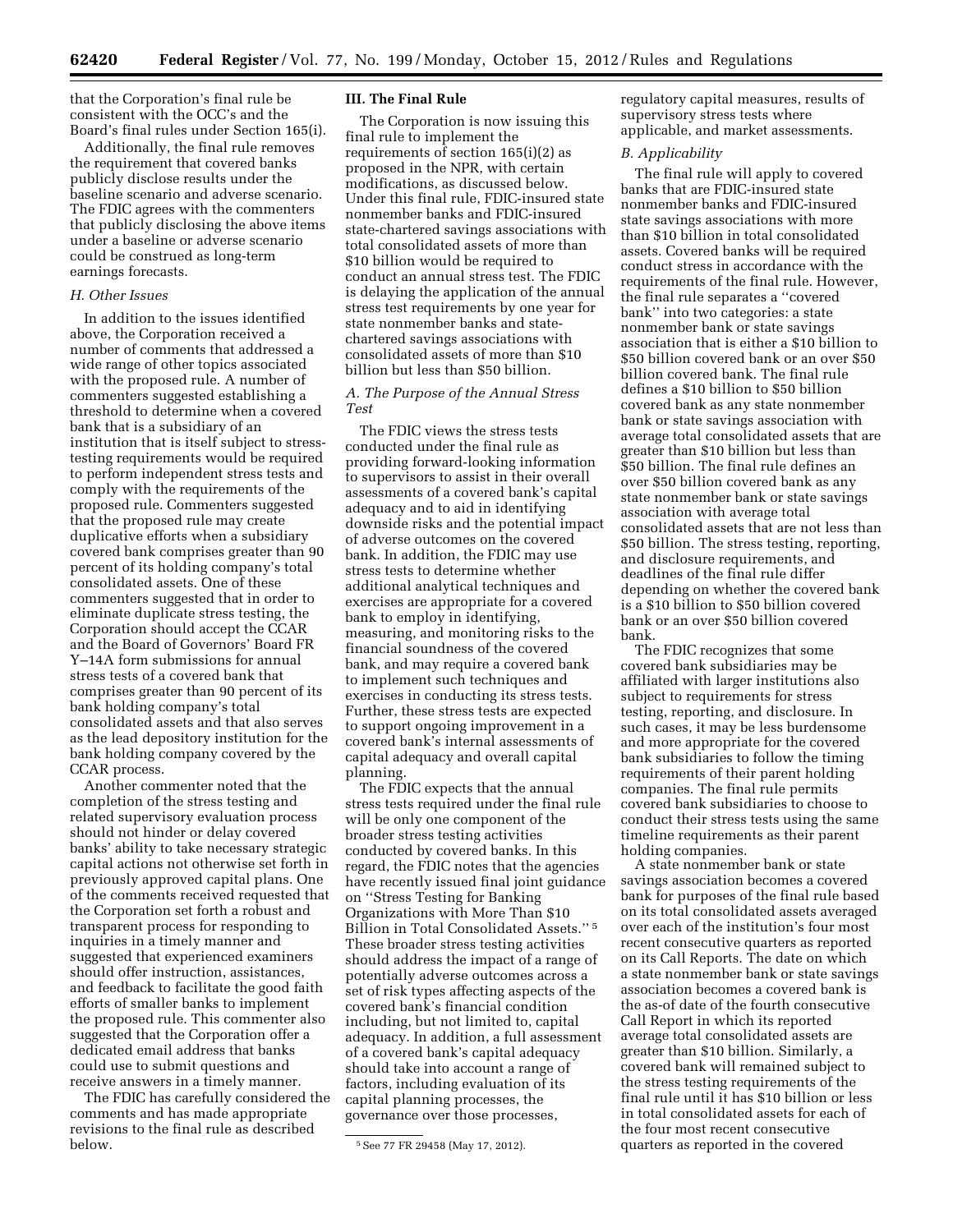bank's four most recently filed Call Reports. Public comments requested that the Corporation's final rule be consistent with the OCC's and the Board's final rules under Section 165(i). Therefore, in order to maintain consistency with the OCC's and the Board's final rules and to provide clarity in the application of standards of coverage, the Corporation will use the measure described in the final rule to determine whether an institution meets the definition of a covered bank and at which point a state nonmember bank or state savings association ceases to be a covered bank.

The date by which a state nonmember bank or state savings association must conduct its first annual stress test under this final rule depends on its size category and whether it becomes a covered bank before or after the effective date of this final rule. A state nonmember bank or state savings association that is subject to this final rule as of October 15, 2012 must conduct the annual stress test under this final rule beginning this year if it is an over \$50 billion covered bank, whereas a \$10 billion to \$50 billion covered bank would conduct its first annual stress test in 2013. Further, the final rule requirement for public disclosure of a summary of the stress testing results for a \$10 billion to \$50 billion covered bank will not occur until the 2014 stress test.

A state nonmember bank or state savings association that becomes a covered bank after October 15, 2012 would be required to conduct its first annual stress test in the calendar year following the year in which it becomes a covered bank. For example, a bank for which the four-quarter average of total consolidated assets exceeded \$10 billion on its June 2013 Call Report (based on the average from its September 2012, December 2012, March 2013, and June 2013 Call Reports) would become a covered bank on June 30, 2013, and would conduct their first stress test in 2014.

## *C. Shell Holding Companies and Multi-Bank Holding Companies*

When a covered bank comprises the bulk of the assets for a given parent holding company, the inputs to the stress tests conducted by that institution and the holding company, and the conclusions reached, would be expected to be similar. The FDIC expects to take this into account in applying the requirements of this rule. For example, for a holding company that is essentially a shell holding company with a single state nonmember or state savings association that has total consolidated assets of more than \$10 billion, the

Board and the FDIC would coordinate efforts and communicate with the holding company and the covered bank on how to adequately address their respective stress testing requirements while avoiding duplication of effort.

The FDIC recognizes that certain parent company structures may include one or more subsidiary banks or savings associations, each with total consolidated assets greater than \$10 billion. The stress test requirements of section 165(i)(2) apply to the parent company and to each subsidiary bank or savings association of the covered company that has \$10 billion or more in total consolidated assets. The FDIC anticipates addressing, on a case-by-case basis through the supervisory process, instances in which it may be appropriate to modify stress testing requirements when there are multiple covered banks within a single parent organization.

#### *D. Scenarios*

Under the final rule, each covered bank would be required to conduct an annual stress test using its financial data as of September 30 of that year, unless the FDIC communicates, in the fourth quarter of that year, a different required as-of date for any or all categories of financial data. Additionally, the Corporation could accelerate or extend any specified deadline for stress testing if the Corporation determined that such modification is appropriate in light of the institution's activities, level of complexity, scope of operations, risk profile, or regulatory capital.

The stress test must assess the potential impact of different scenarios on the capital of the covered bank and certain related items over a forwardlooking, nine-quarter planning horizon (that is, through the December 31 reporting date of the second calendar year following the year containing the September 30 as-of date), taking into account all relevant exposures and activities.

The FDIC will provide a minimum of three economic scenarios, (baseline, adverse, and severely adverse), or such additional scenarios as the FDIC determines appropriate, no later than November 15, which the covered bank must use for the stress test. While each scenario includes the paths of a number of economic variables that are typically considered in stress test models, the FDIC expects that covered banks may use all or a subset of the economic variables provided, and may extrapolate other variables (such as local economic variables) from the paths of the economic variables provided, as appropriate, to conduct the stress test.

The FDIC may require a covered bank to include one or more additional scenarios in its stress test based on the institutions activities, level of complexity, risk profiles, scope of operations and regulatory capital, in addition to any other relevant factors. The FDIC will notify the institution in writing that it will be required to include one or more additional scenarios in its stress test, and the notification will include a description of the scenario and the basis for requiring the institution to include the scenario in its stress test.

The FDIC has established provisions within the final rule that apply to covered banks having significant trading activities. For those covered banks, an additional trading and counterparty risk scenario may be included as a component of their stress test scenarios. The FDIC will select an as-of date between October 1 and December 1 of that calendar year for the trading and counterparty risk scenario which will be communicated to the covered bank no later than December 1. This provision is necessary to allow the FDIC to tailor the scenarios and other stress test requirements for those covered banks to ensure that the stress tests provide a meaningful identification of downside risks and assessment of the potential impact of adverse outcomes on the covered bank's capital. Typically, the scenarios would include market price and rate ''shocks'' consistent with historical or hypothetical adverse market events.

The FDIC expects that the annual stress test scenarios will be revised from time to time to ensure that each scenario remains relevant under current economic and industry conditions. The FDIC will consult closely with the Board and OCC on the development of the annual stress test scenarios to ensure consistent and comparable stress tests for all covered financial institutions and to minimize regulatory burden.

The FDIC expects to issue for comment proposed guidance and procedures for scenario development at a later date.

#### *E. Stress Test Methodologies and Practices*

The final rule requires each covered bank to use the annual stress test scenarios provided by the FDIC in conducting its annual stress tests. Each covered bank must use a planning horizon of at least nine quarters over which the impact of specified scenarios would be assessed. The nine-quarter planning horizon would permit the covered bank to make informed projections of its financial and capital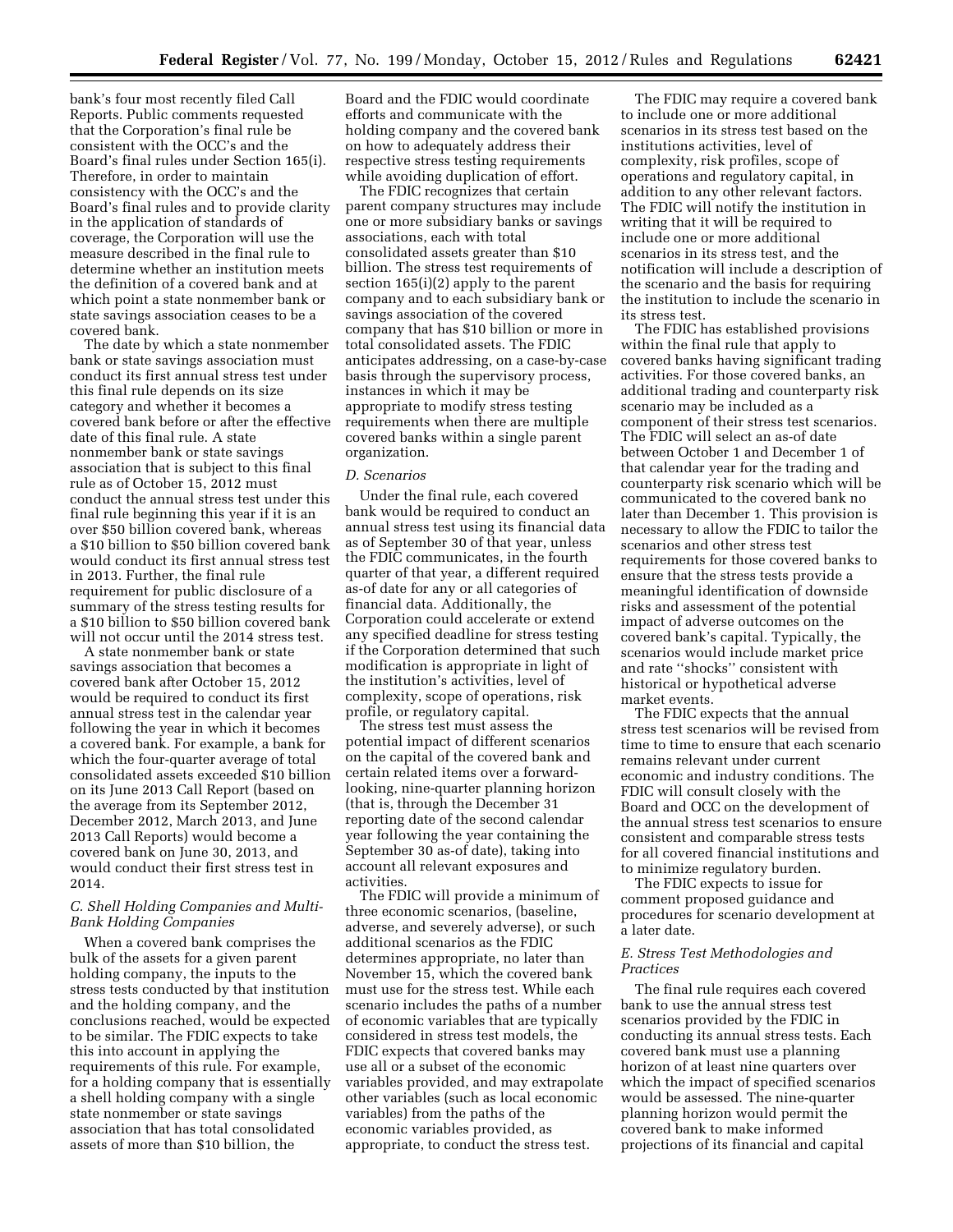positions for a two-calendar-year period. The covered bank is required to calculate, for each quarter-end within the planning horizon, estimates of losses, pre-provision net revenues, net income, and provision for loan and lease losses that result from the conditions specified in each scenario. Such a covered bank also is required to calculate, for each quarter-end within the planning horizon, the potential impact on its capital levels and regulatory capital ratios applicable to the institution under 12 CFR Part 325 (and any other capital ratios specified by the Corporation), incorporating the effects of any expected capital actions over the planning horizon.

The final rule also requires the senior management of each covered bank to establish and maintain a system of controls, oversight, and documentation, including policies and procedures, designed to ensure that the stress testing processes used by the covered bank are effective in meeting the requirements of the final rule. The covered bank's policies and procedures must, at a minimum, outline the covered bank's stress testing practices and methodologies, and processes for validating and updating its stress testing practices consistent with applicable laws, regulations and supervisory guidance.6 The covered bank's board of directors (or a committee thereof) must approve and review the policies and procedures of the stress testing processes as frequently as economic conditions may warrant, but no less than annually. The covered bank's board of directors and senior management must receive a summary of the results of the annual stress test.

#### *F. Reporting and Disclosures*

Section 165(i)(2)(B) requires a covered bank to submit a report to the Board and its primary financial regulatory agency at such time, in such form, and containing such information as the primary financial regulatory agency shall require. Section  $165(i)(2)(i)(iv)$ mandates that the primary financial regulatory agencies require a covered bank to publish a summary of its stress test results.

The final rule requires that each over \$50 billion covered bank submit a report of the stress test results and documentation to the FDIC and to the

Board by January 5. The FDIC published for notice and comment specific annual stress test reporting requirements for over \$50 billion covered banks in a separate information collection under the Paperwork Reduction Act (44 U.S.C. 3501–3521).7 The Corporation plans to publish for comment separately the required report for covered banks with total consolidated assets of more than \$10 billion but less than \$50 billion. For \$10 billion to \$50 billion covered banks, the final rule requires that each bank submit a report of the stress test results to the FDIC and to the Board by March 31.

The confidentiality of information submitted to the Corporation under the final rule will be determined in accordance with applicable law including any available exemptions under the Freedom of Information Act (5 U.S.C. 552(b)) and the FDIC's Rules and Regulations regarding the Disclosure of Information (12 CFR Part 309).

Based on information submitted by a covered bank in the required report to the Corporation, as well as other relevant information, the Corporation will conduct an analysis of the quality of the bank's stress test processes and related results. The Corporation envisions that feedback concerning such analysis will be provided to a covered bank through the supervisory process. In addition, each covered bank must consider the results of the stress tests conducted under the final rule in the normal course of business including, but not limited to, the banking organization's capital planning, assessment of capital adequacy, and risk management practices. The Corporation may also require other actions consistent with safety and soundness of the covered bank.

Consistent with section 165(i)(2), the final rule also requires each covered bank to publish a summary of the results of its annual stress tests after submitting its annual stress test report to the FDIC and the Board. Under the final rule, a \$10 billion to \$50 billion covered bank must publish a summary of the results of its annual stress test from the period beginning on June 15 and ending June 30 and an over \$50 billion covered bank must publish its summary disclosures from the period beginning on March 15 and ending on March 31.

The timing of the disclosures in the final rule has changed from the timing sequence proposed in the NPR. The proposed rule would have required all disclosures to be made no later than April 5. The final rule extends the disclosure due date for \$10 billion to \$50 billion covered banks to June 30. Therefore, this final rule replaces the specific disclosure due date with a 15 day period in which disclosures must be made. This change ensures adequate time for review of stress test results prior to disclosure.

The summary may be published on a covered bank's Web site or any other forum that is reasonably accessible to the public. The required information publicly disclosed by each covered bank for the severely adverse scenario, at a minimum, includes:

i. A description of the types of risks being included in the stress test;

ii. A summary description of the methodologies used in the stress test;

iii. Estimates of aggregate losses, preprovision net revenue, net income, provision for loan and lease losses, capital ratios (including regulatory and any other capital ratios specified by the FDIC); and

iv. An explanation of the most significant causes for the changes in regulatory capital ratios, such as the amount of losses attributable to a particular portfolio.

Covered banks that are consolidated subsidiaries of a bank holding company or savings and loan holding company will be permitted to publish abbreviated disclosures with the parent's summary and on the same timeline as the parent holding company. These disclosures will include a summary of changes in regulatory capital ratios of the depository institution subsidiary over the planning horizon, including an explanation of the most significant causes for changes in regulatory capital ratios, such as the amount of losses attributable to a particular portfolio. However, the FDIC reserves the right to require additional disclosures if the FDIC believes that the disclosures at the holding company level do not accurately capture the potential impact of the scenarios on the condition of the covered bank.

## *G. Summary of Steps for Annual Stress Test*

The table below describes the steps and timeframes for the annual stress test for covered banks.

<sup>6</sup>*See* Supervisory Guidance on Stress Testing for Banking Organizations With More Than \$10 Billion in Total Consolidated Assets, 77 FR 29458 (May 17,<br>2012).

<sup>777</sup> FR 52718 (Aug. 30, 2012).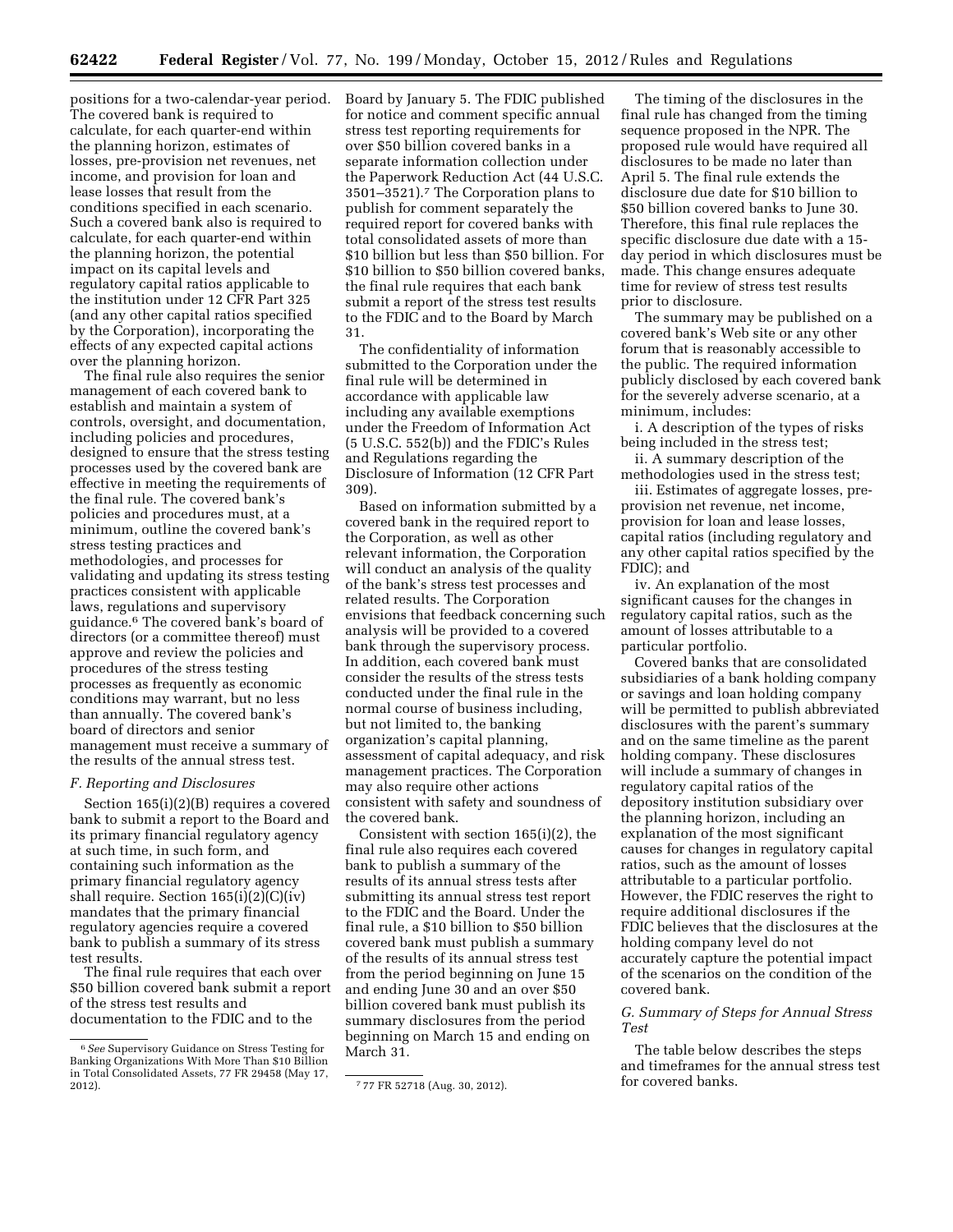| Process Overview of Annual Stress Test (Using Data as of September 30th)                                              |                                                         |                                                             |  |  |
|-----------------------------------------------------------------------------------------------------------------------|---------------------------------------------------------|-------------------------------------------------------------|--|--|
| Step                                                                                                                  | Timeframe for over \$50 billion covered<br><b>banks</b> | Timeframe for \$10 billion to \$50 billion<br>covered banks |  |  |
| 1. FDIC provides covered banks with scenarios for an-   No later than November 15th<br>nual stress tests.             |                                                         | No later than November 15th.                                |  |  |
| 2. Covered banks submit required requlatory reports to   No later than January 5th<br>the FDIC on their stress tests. |                                                         | No later than March 31st. <sup>8</sup>                      |  |  |
| 3. Covered banks make required public disclosures                                                                     | Between March 15th and March 31st                       | Between June 15th and June 30th.                            |  |  |

#### *H. Administrative Law Matters*

## Administrative Procedure Act

The final rule will be effective immediately upon publication in the **Federal Register**. Section 553(d)(3) of the Administrative Procedure Act (''APA'') provides that publication of a rule shall be made not less than 30 days before its effective date, except ''\* \* \* (3) as otherwise provided by the agency for good cause found and published with the rule.'' Consistent with section 553(d)(3) and for the reasons discussed below, the FDIC finds good cause exists to publish this final rule with an immediate effective date.9

The FDIC believes the final rule is necessary to address the continuing exposure of the banking industry to potentially adverse economic conditions. The FDIC expects that all covered banks should have the capacity to understand their risks and the potential impact of stressful events and circumstances on their financial condition. The stress test requirements contained in the final rule will help covered banks and the FDIC to better understand such banks' financial condition in stressed environments, including the potential impact on covered banks' capital adequacy. Further, stress tests serve as an ongoing risk management tool that supports a covered bank's forward-looking assessment of its risks and better equips such organizations to address a range of adverse outcomes. As adverse economic conditions can occur quickly, the process of stress testing needs to begin promptly. Ensuring that covered banks are prepared for adverse economic situations is essential for their health and the overall financial stability of the economy. Accordingly, the FDIC finds good cause for the final rule to take effect immediately upon publication in the **Federal Register**.

#### Paperwork Reduction Act Analysis

The Paperwork Reduction Act of 1995 (44 U.S.C. 3501–3521) (''PRA'') prohibits the Corporation from conducting or sponsoring, and respondents are not required to respond to, an information collection unless it displays a currently valid Office of Management and Budget (''OMB'') control number. In accordance with the PRA, the Corporation published notice of the proposed information collection for over \$50 billion covered banks on August 30, 2012.10 Following the close of the sixty-day comment period associated with the Corporation's proposed information collection notice, the Corporation will review the public comments and submit a proposed information collection to the OMB director for approval. If approved, covered banks would then be subject to the Corporation's stress test reporting requirements contained in the final rule.

Additionally, prior to the 2013 stress test, the Corporation intends to publish in the **Federal Register** a proposed information collection notice for \$10 billion to \$50 billion covered banks.

*Title of Information Collection:*  Annual Stress Test Reporting Template and Documentation for Covered Banks under the Dodd-Frank Wall Street Reform and Consumer Protection Act.

For over \$50 billion covered banks, following the close of the sixty-day comment period associated with the Corporation's proposed information collection notice, the Corporation will submit its proposed information collection to the OMB director for approval. For \$10 billion to \$50 billion covered banks, the Corporation will submit a proposed information collection to OMB following the publication and 60-day comment period of a proposed information collection notice for \$10 billion to \$50 billion covered banks.

*OMB Number:* 3064–0187. *Frequency of Response:* Annually.

*Affected Public:* State nonmember banks and state savings associations supervised by the Corporation with more than \$10 billion in total consolidated assets.

*Estimated Total Burden (includes all covered banks):* 

The estimated burden for the reporting and disclosure requirements is as follows:

|                           | Number of<br>respondents | Annual<br>frequency | Hourly<br>estimate | Total hours |
|---------------------------|--------------------------|---------------------|--------------------|-------------|
| Initial Paperwork Burden: | 25                       |                     | 2.000              | 50.000      |
|                           | 25                       |                     | 2.000              | 50,000      |
| Ongoing Paperwork Burden: | 25                       |                     | 1.040              | 26,000      |
|                           | 25                       |                     | 1.040              | 26,000      |

*Abstract:* The information collection requirements are found in sections 325.205, 325.206, and 325.207 of the

final rule. These requirements implement the stress testing and stress testing reporting requirements set forth in Section 165(i) of the Dodd-Frank Act. Section 325.205(a) identifies the calculations of the potential impact on

<sup>8</sup>A covered bank subsidiary may elect to report and issue its required public disclosure on its

parent bank holding company's or savings and loan holding company's timeline.

<sup>9</sup> 5 U.S.C. 553(d)(3).

<sup>10</sup> 77 FR 52718 (Aug. 30, 2012).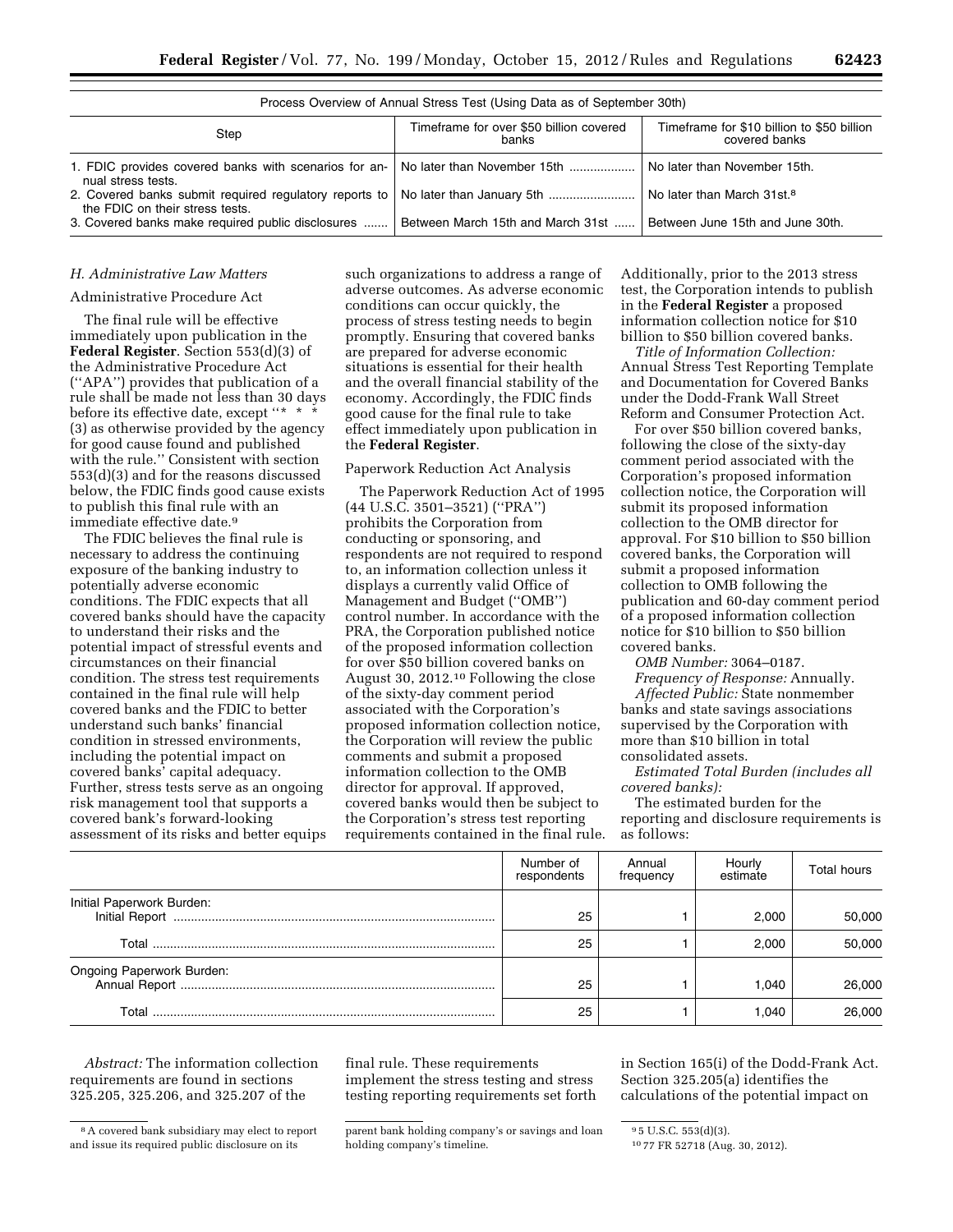capital that must be made during each quarter of the planning horizon. Section 325.205(c) requires that each covered bank must establish and maintain a system of controls, oversight, and documentation, including policies and procedures that describe the covered bank's stress test practices and methodologies, as well as processes for updating such bank's stress test practices. Section 325.206 sets forth the requirements for stress test reports to be filed annually with the Corporation and the Board in the time, manner, and form specified by the Corporation. Section 325.207 requires that a covered bank must publish a summary of the results of its annual stress tests. The summary must include a description of the types of risks being included in the stress test, a summary description of the methodologies used in the stress test, and estimates of losses, pre-provision net revenue, provision for loan and lease losses, net income and pro forma capital ratios (including regulatory and any other capital ratios specified by the FDIC) over the planning horizon, under the severely adverse scenario.

#### Regulatory Flexibility Act Analysis

Pursuant to section 605(b) of the Regulatory Flexibility Act (''RFA''),11 the regulatory flexibility analysis otherwise required under section 604 of the RFA is not required if an agency certifies that the rule will not have a significant economic impact on a substantial number of small entities (defined for purposes of the RFA to include banks with assets less than or equal to \$175 million) 12 and publishes its certification and a short, explanatory statement in the **Federal Register** along with its rule. For the reasons provided below, the FDIC certifies that the final rule does not have a significant economic impact on a substantial number of small entities. Since the final rule applies only to state nonmember banks and state savings associations with more than \$10 billion in total consolidated assets, the Corporation does not expect that the final rule will directly affect a substantial number of small entities. Accordingly, a regulatory flexibility analysis is not required.

#### Plain Language

Section 722 of the Gramm-Leach-Bliley Act 13 requires federal banking agencies to use plain language in all proposed and final rules published after January 1, 2000. The Corporation sought

to present the proposed rule in a simple and straightforward manner and invited comment on how to make the proposed rule easier to understand. The FDIC received no comments on the use of plain language.

Riegle Community Development and Regulatory Improvement Act

Section 302 of Riegle Community Development and Regulatory Improvement Act (''RCDRIA'') generally requires that regulations prescribed by federal banking agencies which impose additional reporting, disclosures or other new requirements on insured depository institutions take effect on the first day of a calendar quarter which begins on or after the date on which the regulations are published in final form unless an agency finds good cause that the regulations should become effective sooner. The final rule will be effective immediately upon publication in the **Federal Register**. The first day of a calendar quarter which begins on or after the date on which the regulations are published will be January 1, 2013. Accordingly, the FDIC invokes the good cause exception to the publication requirement because the final rule is necessary to address the continuing exposure of the banking industry to potentially adverse economic factors. For the same reasons discussed in support of the good cause waiver from the 30-day delayed effective date required by the APA, the FDIC finds that good cause exists for an immediate effective date for the final rule.

Small Business Regulatory Enforcement Fairness Act

The Office of Management and Budget has determined that the final rule is not a ''major rule'' within the meaning of the relevant sections of the Small Business Regulatory Enforcement Fairness Act of 1996<sup>14</sup> ("SBREFA"). As required by SBREFA, the FDIC will file the appropriate reports with Congress and the Government Accountability Office so that the final rule may be reviewed.

## **List of Subjects in 12 CFR Part 325**

Administrative practice and procedure, banks, banking, Federal Deposit Insurance Corporation, reporting and recordkeeping requirements, state savings associations, stress tests.

## **Authority and Issuance**

The Corporation amends part 325 of chapter III of title 12 of the Code of Federal Regulations as follows:

#### **PART 325—CAPITAL MAINTENANCE**

■ 1. The authority citation for part 325 is revised to read as follows:

**Authority:** 12 U.S.C. 1815(a), 1815(b), 1816, 1818(a), 1818(b), 1818(c), 1818(t), 1819(Tenth), 1828(c), 1828(d), 1828(i), 1828(n), 1828(o), 1831o, 1831p-1, 1835, 3907, 3909, 4808; Pub. L. 102–233, 105 Stat. 1761, 1789, 1790 (12 U.S.C. 1831n note); Pub. L. 102–242, 105 Stat. 2236, as amended by Pub. L. 103–325, 108 Stat. 2160, 2233 (12 U.S.C. 1828 note); Pub. L. 102–242, 105 Stat. 2236, 2386, as amended by Pub. L. 102–550, 106 Stat. 3672, 4089 (12 U.S.C. 1828 note); 12 U.S.C. 5365(i); 12 U.S.C. 5412(b)(2)(B).

■ 2. Add subpart C to read as follows:

#### **Subpart C—Annual Stress Test**

Sec.

- 325.201 Authority, purpose, and reservation of authority.
- 
- 325.202 Definitions.<br>325.203 Applicabilit
- 325.203 Applicability.
- 325.204 Annual stress tests required.<br>325.205 Methodologies and practices
- 325.205 Methodologies and practices.<br>325.206 Required reports of stress test Required reports of stress test results to the FDIC and the Board of Governors of the Federal Reserve System.

325.207 Publication of stress test results.

#### **Subpart C—Annual Stress Test**

#### **§ 325.201 Authority, purpose, and reservation of authority.**

*(a) Authority.* This subpart is issued by the Federal Deposit Insurance Corporation (the ''Corporation'' or ''FDIC'') under 12 U.S.C. 5365(i)(2), 12 U.S.C. 5412(b)(2)(B), 12 U.S.C. 1818, 12 U.S.C. 1819(a)(Tenth), 12 U.S.C. 1831o, and 12 U.S.C. 1831p-1.

*(b) Purpose.* This subpart implements 12 U.S.C. 5365(i)(2), which requires the Corporation (in coordination with the Board of Governors of the Federal Reserve System (''Board'') and the Federal Insurance Office) to issue regulations that require each covered bank to conduct annual stress tests and establishes a definition of stress test, methodologies for conducting stress tests, and reporting and disclosure requirements.

*(c) Reservation of authority.*  Notwithstanding any other provisions of this subpart, the Corporation may modify some or all of the requirements of this subpart.

(1) The Corporation may accelerate or extend any deadline for stress testing, reporting, or publication of the stress test results.

(2) The Corporation may require different or additional tests not otherwise required by this subpart or may require or permit different or additional analytical techniques and methodologies, different or additional scenarios (including components for the

<sup>11</sup> 5 U.S.C. 605(b).

<sup>12</sup> 5 U.S.C. 601, *et seq.* 

<sup>&</sup>lt;sup>13</sup> Public Law 106–102, 113 Stat. 1338, 1471, 12<br>U.S.C. 4809 (1999).

<sup>14 5</sup> U.S.C. 801, *et seq.*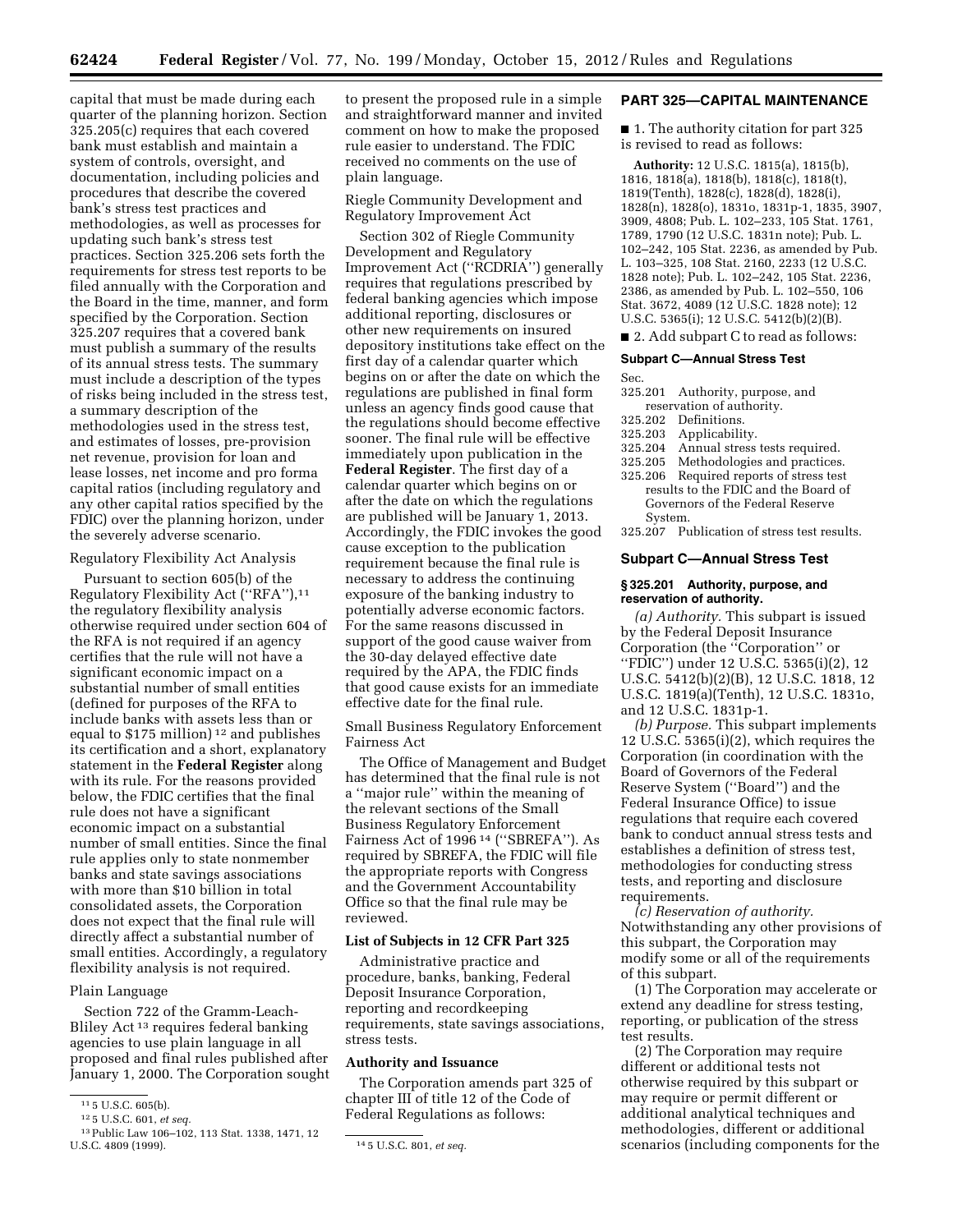scenarios), or different assumptions for the covered bank to use in meeting the requirements of this subpart. In addition, the FDIC may specify a different as-of date for any or all categories of financial data used by the stress test.

(3) The Corporation may modify the reporting requirements of a report under this subpart or may require additional reports. The Corporation may modify the publication requirements of this subpart and or may require different or additional publication disclosures.

(4) Factors considered: Any exercise of authority under this section by the Corporation will be in writing and will consider the activities, level of complexity, risk profile, scope of operations, and the regulatory capital of the covered bank, in addition to any other relevant factors.

(5) Notice and comment procedures: In exercising its authority to require different or additional stress tests and different or additional scenarios (including components for the scenarios) under paragraph (c)(2) of this section, the Corporation will apply notice and response procedures in the same manner and to the same extent as the notice and response procedures in 12 CFR 325.6, as appropriate.

(6) Nothing in this subpart limits the authority of the Corporation under any other provision of law or regulation to take supervisory or enforcement action, including action to address unsafe and unsound practices or conditions, or violations of law or regulation.

#### **§ 325.202 Definitions.**

*For purposes of this subpart—*  (a) *Adverse scenario* means a set of conditions that affect the U.S. economy or the financial condition of a covered bank that are more adverse than those associated with the baseline scenario and may include trading or other additional components.

(b) *Average total consolidated assets*  means the average of the covered bank's total consolidated assets, as reported on the covered bank's Consolidated Report of Condition and Income (Call Report) for the four most recent consecutive quarters. If the covered bank has not filed a Call Report for each of the four most recent consecutive quarters, the covered bank's average total consolidated assets means the average of the covered bank's total consolidated assets, as reported on the covered bank's Call Reports, for the most recent one or more consecutive quarters. The date on which the state nonmember bank or the state savings association becomes a covered bank will be the as-of date of

the most recent Call Report used in the calculation of the average.

*(c) Baseline scenario* means a set of conditions that affect the U.S. economy or the financial condition of a covered bank, and that reflect the consensus views of the economic and financial outlook.

(d) *Covered bank* means any state nonmember bank or state savings association subject to the following categories:

(1) *\$10 billion to \$50 billion covered bank.* Any state nonmember bank or state savings association with average total consolidated assets calculated as required under this subpart that are greater than \$10 billion but less than \$50 billion.

(2) *Over \$50 billion covered bank.*  Any state nonmember bank or state savings association with average total consolidated assets calculated as required under this subpart that are not less than \$50 billion.

(e) *Planning horizon* means the period of at least nine quarters over which the relevant projections extend.

(f) *Pre-provision net revenue* means the sum of net interest income and noninterest income, less expenses, before adjusting for loss provisions.

(g) *Provision for loan and lease losses*  means the provision for loan and lease losses as reported by the covered bank on its Call Report.

(h) *Regulatory capital ratio* means a capital ratio for which the Corporation established minimum requirements by regulation or order, including the leverage ratio and tier 1 and total riskbased capital ratios applicable to that covered bank as calculated under the Corporation's regulations.

(i) *Scenarios* are those sets of conditions that affect the U.S. economy or the financial condition of a covered bank that the Corporation annually determines are appropriate for use in the company-run stress tests, including, but not limited to, baseline, adverse, and severely adverse scenarios.

(j) *Severely adverse scenario* means a set of conditions that affect the U.S. economy or the financial condition of a covered bank and that overall are more severe than those associated with the adverse scenario and may include trading or other additional components.

(k) *State nonmember bank* and *state savings association* have the same meanings as those terms are defined in section 3 of the Federal Deposit Insurance Act (12 U.S.C. 1813).

(l) *Stress test* means the process to assess the potential impact of scenarios on the consolidated earnings, losses, and capital of a covered bank over the planning horizon, taking into account

the current condition of the covered bank and the covered bank's risks, exposures, strategies, and activities.

#### **§ 325.203 Applicability.**

(a) *First stress test for covered banks subject to stress testing requirements as of October 15, 2012.* 

(1) A \$10 billion to \$50 billion covered bank as of October 15, 2012 must conduct its first stress test under this subpart using financial statement data as of September 30, 2013, and report the results of its stress test on or before March 31, 2014.

(2) A \$10 billion to \$50 billion covered bank that is subject to its first annual stress test pursuant to section 203(a)(1) of this subpart must make its initial public disclosure in the period starting June 15 and ending June 30 of 2015, by disclosing the results of a stress test conducted in 2014, using financial statement data as of September 30, 2014.

(3) A state nonmember bank or state savings association that is an over \$50 billion covered bank as of October 15, 2012, must conduct its first stress test under this subpart using financial statement data as of September 30, 2012, and report the results of its stress test on or before January 5, 2013.

(b) *Covered banks that become subject to stress testing requirements after*  October 15, 2012. A state nonmember bank or state savings association that becomes a covered bank after October 15, 2012 will conduct its first annual stress test under this subpart beginning in the next calendar year after the date the state nonmember bank or state savings association becomes a covered bank.

(c) *Ceasing to be a covered bank or changing categories.* (1) A covered bank will remain subject to the stress test requirements based on its applicable category unless and until total consolidated assets of the covered bank falls below the relevant size threshold for each of four consecutive quarters as reported on the covered bank's most recent Call Reports. The calculation will be effective on the as-of date of the fourth consecutive Call Report.

(2) Notwithstanding paragraph (c)(1) of this section, a state nonmember bank or state savings association that migrates from a \$10 billion to \$50 billion covered bank to an over \$50 billion covered bank will be subject to the stress test requirements applicable to an over \$50 billion covered bank immediately as of the date the state nonmember bank or state savings association satisfies the size threshold for an over \$50 billion covered bank.

(d) *Covered bank subsidiaries of a bank holding company or savings and*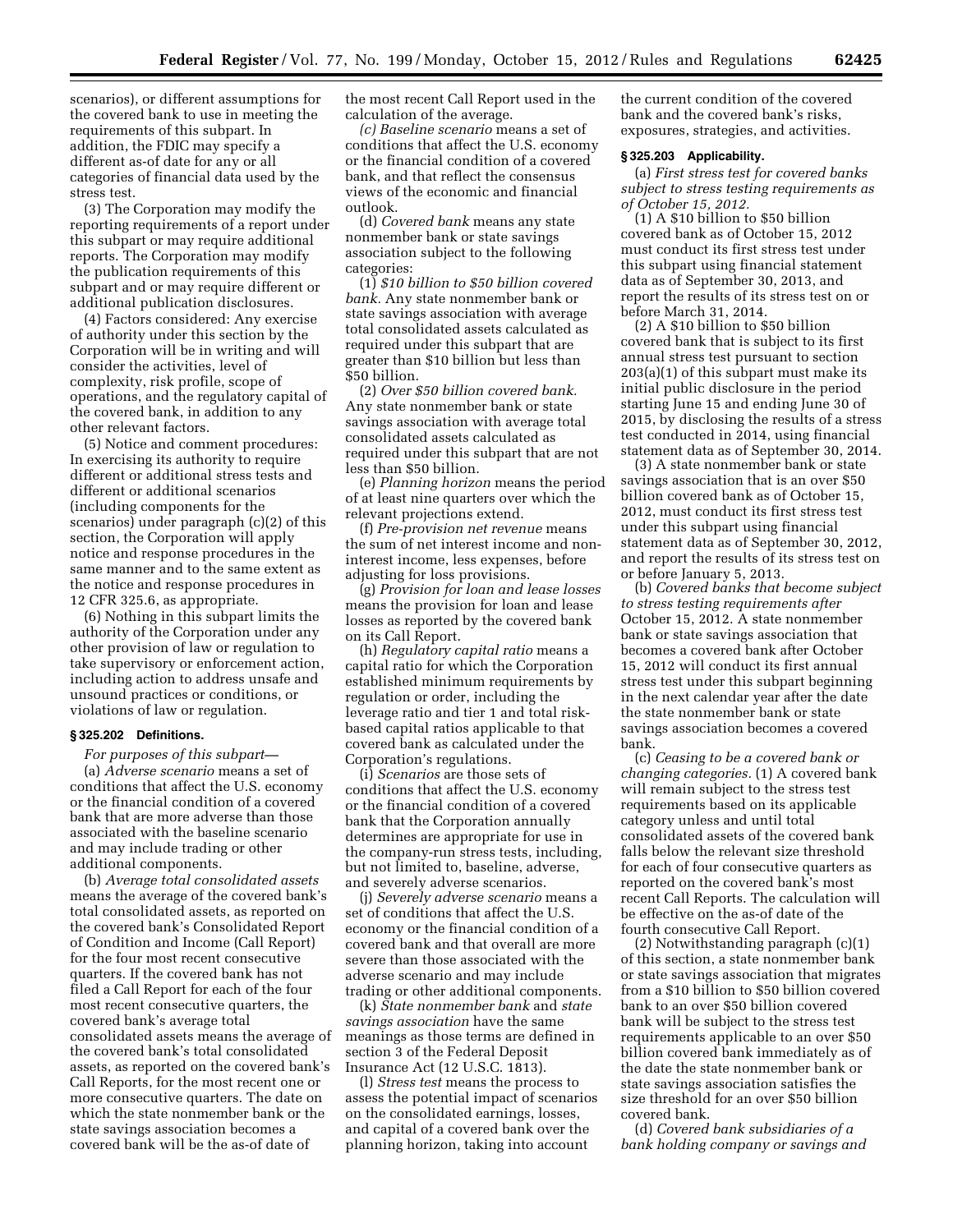*loan holding company subject to annual stress test requirements.* (1) Notwithstanding the requirements applicable to covered banks under this section, a covered bank that is a consolidated subsidiary of a bank holding company or savings and loan holding company that is required to conduct an annual company-run stress test under applicable regulations of the Board of Governors of the Federal Reserve System may elect to conduct its stress test and report to the FDIC on the same timeline as its parent bank holding company or savings and loan holding company.

(2) A covered bank that elects to conduct its stress test under paragraph (d)(1) of this section will remain subject to the same timeline requirements of its parent company until otherwise approved by the FDIC.

## **§ 325.204 Annual stress tests required.**

*(a) General requirements. (1) \$10 billion to \$50 billion covered bank.* A \$10 billion to \$50 billion covered bank must conduct a stress test on or before March 31 of each calendar year based on financial data as of September 30 of the preceding calendar year.

*(2) Over \$50 billion covered bank.* An over \$50 billion covered bank must conduct a stress test on or before January 5 of each calendar year based on financial data as of September 30 of the preceding calendar year.

*(b) Scenarios provided by the Corporation.* In conducting the stress test under this subpart, each covered bank must use the scenarios provided the Corporation. The scenarios provided by the Corporation will reflect a minimum of three sets of economic and financial conditions, including: Baseline, adverse, and severely adverse scenarios. The Corporation will provide a description of the scenarios required under this section to each covered bank no later than November 15 of that calendar year.

(c) *Significant trading activities.* The Corporation may require a covered bank with significant trading activities, as determined by the Corporation, to include a trading and counterparty component for the scenarios used in its stress test. The trading and counterparty position data used in this component of the scenarios will be as of a date between October 1 and December 1 of that calendar year selected by the Corporation and communicated to the covered bank no later than December 1 of the calendar year.

#### **§ 325.205 Methodologies and practices.**

(a) *Potential impact on capital.* In conducting a stress test under this

subpart, during each quarter of the planning horizon, each covered bank must estimate the following for each scenario required to be used:

(1) Pre-provision net revenues, losses, loan loss provisions and net income; and

(2) The potential impact on the regulatory capital levels and ratios applicable to the covered bank, and any other capital ratios specified by the Corporation, incorporating the effects of any capital action over the planning horizon and maintenance of an allowance for loan losses appropriate for credit exposures throughout the planning horizon.

(b) *Controls and oversight of stress testing processes.* (1) The senior management of a covered bank must establish and maintain a system of controls, oversight, and documentation, including policies and procedures, that are designed to ensure that its stress test processes satisfy the requirements in this subpart. These policies and procedures must, at a minimum, describe the covered bank's stress test practices and methodologies, and processes for validating and updating the covered bank's stress test practices and methodologies consistent with applicable laws, regulations, and supervisory guidance.

(2) The board of directors, or a committee thereof, of a covered bank must approve and review the policies and procedures of the stress testing processes as frequently as economic conditions or the condition of the covered bank may warrant, but no less than annually. The board of directors and senior management of the covered bank must receive a summary of the results of the stress test.

(3) The board of directors and senior management of each covered bank must consider the results of the stress tests in the normal course of business, including but not limited to, the covered bank's capital planning, assessment of capital adequacy, and risk management practices.

#### **§ 325.206 Required reports of stress test results to the FDIC and the Board of Governors of the Federal Reserve System.**

(a) *Report required for annual stress test results*—*(1) \$10 billion to \$50 billion covered bank.* A \$10 billion to \$50 billion covered bank must report to the FDIC and to the Board on or before March 31 the results of the stress test in the manner and form specified by the FDIC.

*(2) Over \$50 billion covered bank.* An over \$50 billion covered bank must report to the FDIC and to the Board, on or before January 5, the results of the

stress test in the manner and form specified by the FDIC.

(b) *Content of reports.* (1) The reports required under paragraph (a) of this section must include under the baseline scenario, adverse scenario, severely adverse scenario and any other scenario required by the Corporation under this subpart, a description of the types of risks being included in the stress test, a summary description of the methodologies used in the stress test, and, for each quarter of the planning horizon, estimates of aggregate losses, pre-provision net revenue, provision for loan and lease losses, net income, and pro forma capital ratios (including regulatory and any other capital ratios specified by the FDIC). In addition, the report must include an explanation of the most significant causes for the changes in regulatory capital ratios and any other information required by the Corporation.

(2) The description of aggregate losses and net income must include the cumulative losses and cumulative net income over the planning horizon, and the description of each regulatory capital ratio must include the beginning value, ending value, and minimum value of each ratio over the planning horizon.

(c) *Confidential treatment of information submitted.* The confidentiality of information submitted to the Corporation under this subpart and related materials will be determined in accordance with applicable law including any available exemptions under the Freedom of Information Act (5 U.S.C. 552(b)) and the FDIC's Rules and Regulations regarding the Disclosure of Information (12 CFR Part 309).

#### **§ 325.207 Publication of stress test results.**

(a) *Publication date.* (1) A \$10 billion to \$50 billion covered bank must publish a summary of the results of its annual stress test in the period starting June 15 and ending June 30.

(2) An over \$50 billion covered bank must publish a summary of the results of its annual stress tests in the period starting March 15 and ending March 31.

(b) *Publication method.* The summary required under this section may be published on the covered bank's Web site or in any other forum that is reasonably accessible to the public. A covered bank that is a consolidated subsidiary of a bank holding company or savings and loan holding company that is required to conduct an annual company-run stress test under applicable regulations of the Board of Governors of the Federal Reserve